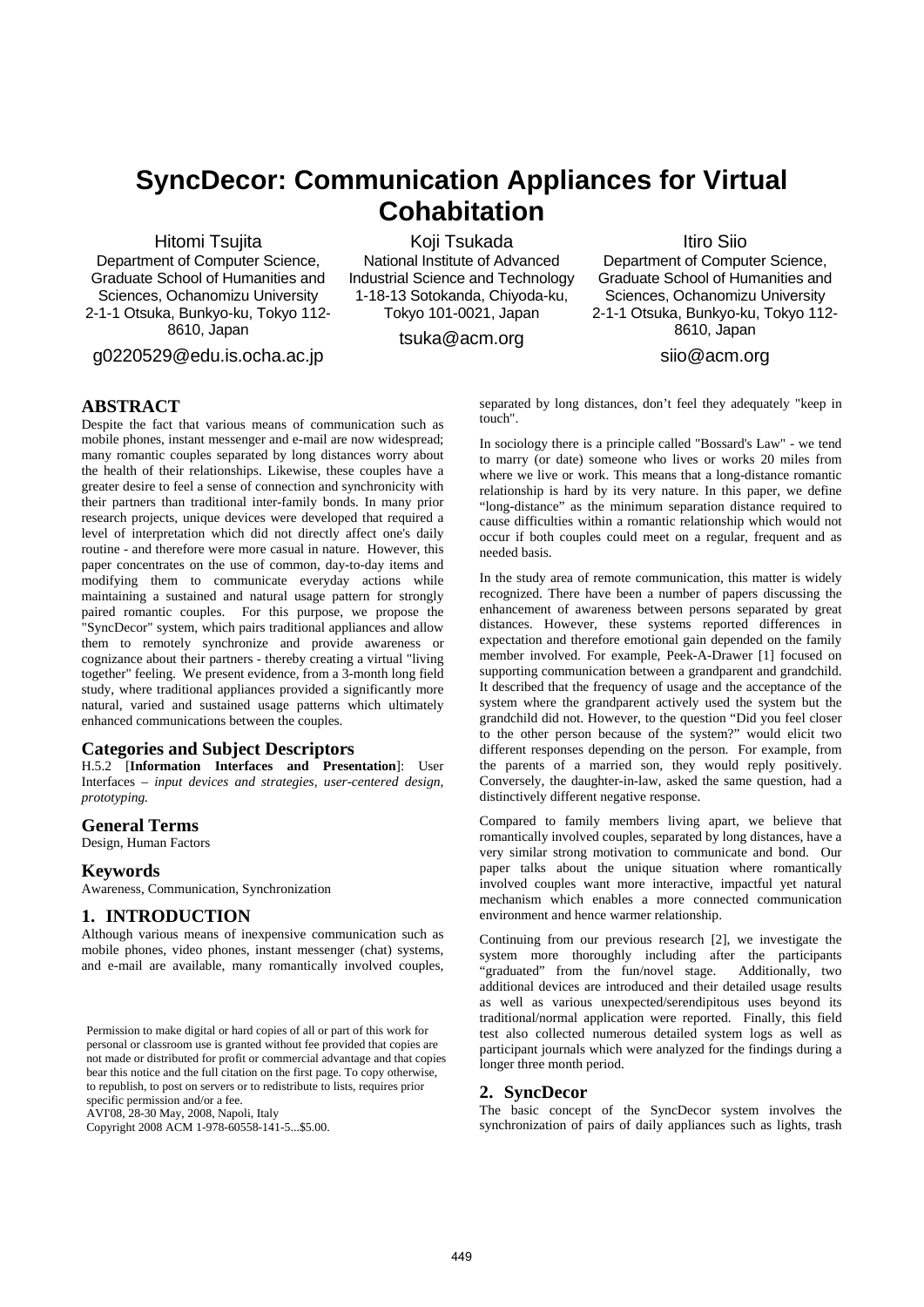boxes, and TVs - that are located at a distance from each other to create a virtual "togetherness" experience. For example, when a person turns on his/her light, the light of his/her partner also gets turned on at the same brightness or when a person throws away garbage, the lid on his/her partners trashcan would also move. If this couple were living together, these actions would happen naturally on a daily basis. Therefore, to simulate this experience, this system eliminates the need to engage in special actions such as sending an e-mail and therefore leads to a natural and sustained use. However, since this system is linked to one's daily routine, at times, it may be perceived as intrusive. Furthermore, it may lead to instances where one may curtail the use of a particular device, such as the lamp or TV, based on concern for the other partner. Nevertheless, even with these hurdles, couples who yearn for a richer, more connected and stronger relationship will overcome these hurdles to enjoy better communication by augmenting traditional means such as cell phones and e-mail. In effect, just like a relationship where the couples live together, this system creates an environment where the relationship grows stronger through the concern for one another.

We developed four prototype systems based on what most people interacted on a daily basis: SyncLamp, SyncTrash, SyncAroma and SyncTV.

## **2.1 SyncLamp**

A light source, such as a lamp, is an appliance that is an essential part of our daily life and reflects our activities. Light can also reflect our "presence", "state" and even feelings. Using SyncLamp, when a person controls the brightness of his/her lamp, his/her partner's lamp also changes to the same brightness.

### **2.2 SyncTrash**

The disposal of trash can also reflect not only the "presence" of an individual, but our "activity" in the form of starting/finishing actions (e.g., eating). SyncTrash is a system for sharing the states (i.e. open and close) of the lids of trash boxes. When a person opens the lid of his/her trash box, the lid of the other distant trash box opens.

## **2.3 SyncAroma**

SyncAroma is a system for synchronizing smells between couples and to transmit his/her partner's "feeling" and "state" through an alternative, non-visual medium.

## **2.4 SyncTV**

SyncTV is a system for sharing a common TV channel where a person selects a channel to watch, the TV channel of the other person will also change to the same channel. From there, they will have common topics that may initiate other means of communication such as e-mailing or telephoning.

#### **3. System Architecture**

The system architecture of the SyncDecor is described in Figure 1. In this example, House A and House B each have a PC with a SyncDecor system attached. Each PC includes middleware software running on Ruby which controls the X10, Phidgets and IR servers. These two remote PC's are connected over the internet via a central web based server which handles connection management, filtering and logging.

With the SyncLamp and SyncAroma device, an X10 controller is used. The SyncTrash system consists of a pair of trash boxes with servo motors and foot switches. The servo motor is equipped on the side of a trash box for opening/closing the lid and is connected

to a computer with a Phidgets Servo device. The foot switch connects to the computer via a Phidgets Interface Kit. The SyncTV system utilizes a USB based PC IR transceiver. The X10, Phidgets and IR transciever all have accompanying server components.



Figure 1. Overview of the SyncDecor architecture.

# **4. Field Test**

In the previous paper, we carried out a field test with the SyncLamp and SyncTrash devices over a period of seven months. The participants were a male (29-year-old office worker) and a female (24-year-old graduate student) living in different cities. The distance between the cities was about 600 km. They had been living apart for three years. We installed a pair of SyncLamp and SyncTrash devices in their rooms (see Figure 2).



Figure 2. Field test image.

Based on the feedback from the initial field test, we then carried out this field test over a period of three months with the two additional couples (for a total of three couples – six participants).

In this section, first we describe the aim of the field test and approach of the SyncDecor system. Afterwards, we describe the results and discussion.

# **4.1 The aim of field test**

The aim is to reveal the following.

Did the current SyncDecor devices support enhanced communication?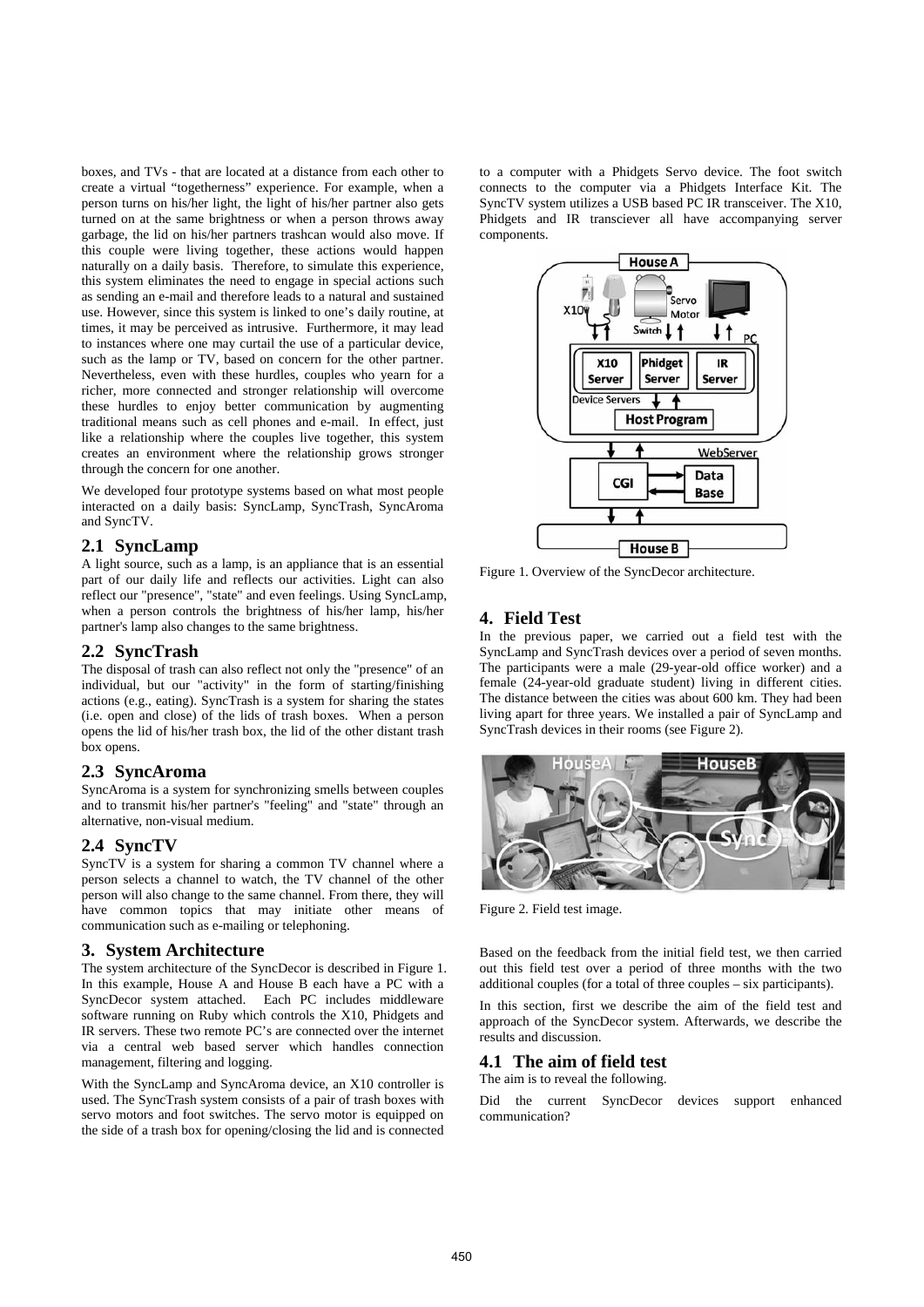Did the effects and feeling of SyncDecor depend on the type of SyncDecor device?

What other kinds of SyncDecor device is better suited for supporting enhanced communication?

## **4.2 How the field tests were conducted**

We first surveyed the participants using a questionnaire before installing the SyncDecor devices. Basic information such as age, occupation, daily schedule and type of relationship were collected. In addition, we also asked about their daily communication habits.

Next, we installed the SyncDecor devices in their rooms and asked the participants to keep a daily journal to provide feedback on the SyncDecor devices. Separately, we recorded detailed system logs of the field test. In this test, we used the SyncLamp, SyncTrash and SyncAroma devices.

The first relationship was the same from the initial field test. They had almost the same living cycle and habit. The main means of communication were via mobile phone (once or twice per day) and e-mail (once or twice per day).

The second relationship was a male (24-year-old graduate student) and a female (24-year-old graduate student) living in different cities about 1800 km apart. They had been living apart for three years. They had roughly the same living cycle and habit. The main means of communication were via mobile phone (once per day) and e-mail (several times per day). Overall, they kept in frequent contact with each other using these methods.

The third relationship was a male (25-year-old office worker) and a female (24-year-old graduate student) living in different cities about 570 km apart. They had been living apart for two years. They had different living cycle and habit. The main means of communication were via e-mail (once or twice per day). They were not in frequent contact with each other.

#### **4.3 Observation**

The results of field test revealed the following.

All participants actively used the SyncTrash device for casual communication. For example, they would open and close the trash box repeatedly to attract their partner's attention. Using the SyncDecor system, the couples felt a certain "warmth" which then often triggered the participants to initiate other means of communication such as e-mailing or telephoning. Often times, they used SyncDecor as a "Good Morning" greeting and woke their partner up by opening and closing the trash box repeatedly. Some sample journal entries included comments such as: "*When I called him, he was sleeping. So I opened and closed the trash box to try and wake him up, but he didn't wake up. At this point, I felt a little angry.*" "*I opened and closed the trash box and tried to wake her up. When she woke up, I was happy to get her attention.*" "*I woke up because he opened and closed the trash box. Honesty, I was a little perturbed.*" During the initial experimental period, the participants regarded the SyncDecor system as novelty devices for explicit communication. However, after the early stages of field tests, they regarded them as a daily appliance with implicit communication capability.

Since the SyncDecor system used familiar, everyday objects, the participant's family also took part in communications. In one journal entry, "*He got home early and turned on the lamp. I was not at home but my family noticed that the light was turned on and sent me a message stating his early arrival.*" In this case, he (the

partner) didn't send a message to her about his early arrival. However, the family sending her a message about his early arrival added a different level of closeness to the relationship. While this was a rare use case, the subject's family became part of the relationship – which, in the past, was typically the case before the advent of modern communications technology.

Each member of the couple could feel the daily activities (i.e. disposing of the trash, turning off a lamp, going to sleep) of the other. Moreover, we had many instances where couples guessed their partner's state by the movements of the SyncDecor system as in this quote: "*I felt a bit of hesitation about using the trash box because I came home late. However, after I used it, I didn't receive feedback from her and assumed she must be sleeping*". The effects of SyncDecor system also depended on the participant's lifestyle. In this sampling, the male participant usually lived alone in a small apartment; the female lived with her family in a large home. As a result, the male participants were more sensitive to the movements or activities of a SyncDecor device. In the case where SyncTrash was installed in the female's room shared with her sister, her partner was more concerned about her sister than her. As a result, the male participant avoided unnecessary opening and closing of the trash box. In the example where a male participant's parent stayed at his home from an extended period of time (one month), the female participant, who normally used the SyncDecor system quite frequently, noted her curtailed use of the system in deference to the parent's visit.

Usage of the SyncDecor system also depends on the participants' living schedules. For example, a couple having different schedules didn't get many chances to show each other's "live" activities such as seeing their lamps and trash box change state. As a result, they developed an alternate use for the SyncDecor system. For example, the male participant turned the lamp on when he left for work. When the female's participant woke up and saw the lamp, this extra action or "thought" itself made the female participant happy. Afterwards, when she left home and turned the lamp off, he also felt certain "warmth" when returning knowing she instinctively took that "extra" step for each other.

The mood and demeanor of the person affect how the SyncDecor system is used. For example, during the field test, all three couples experienced some level of quarrel. All three male participants tried to mend the relationship by using the SyncDecor system. Eventually, it was determined that the SyncDecor system was effective in minor tussles, but wasn't effective (even counterproductive) during serious fights. This was noted in the following journal entry: *"I was still in bad a mood, but when he tried to improve the situation using the SyncDecor system, it went from bad to worse."*

Finally, the frequency of use depended on each devices. The SyncTrash was used most frequently for explicit communication because the lid of trash boxes changes more dynamically and is transient in nature. On the other hand, participants didn't use the SyncAroma device as frequently because they didn't have the habit of using an aroma pot or the habit of initiating smell.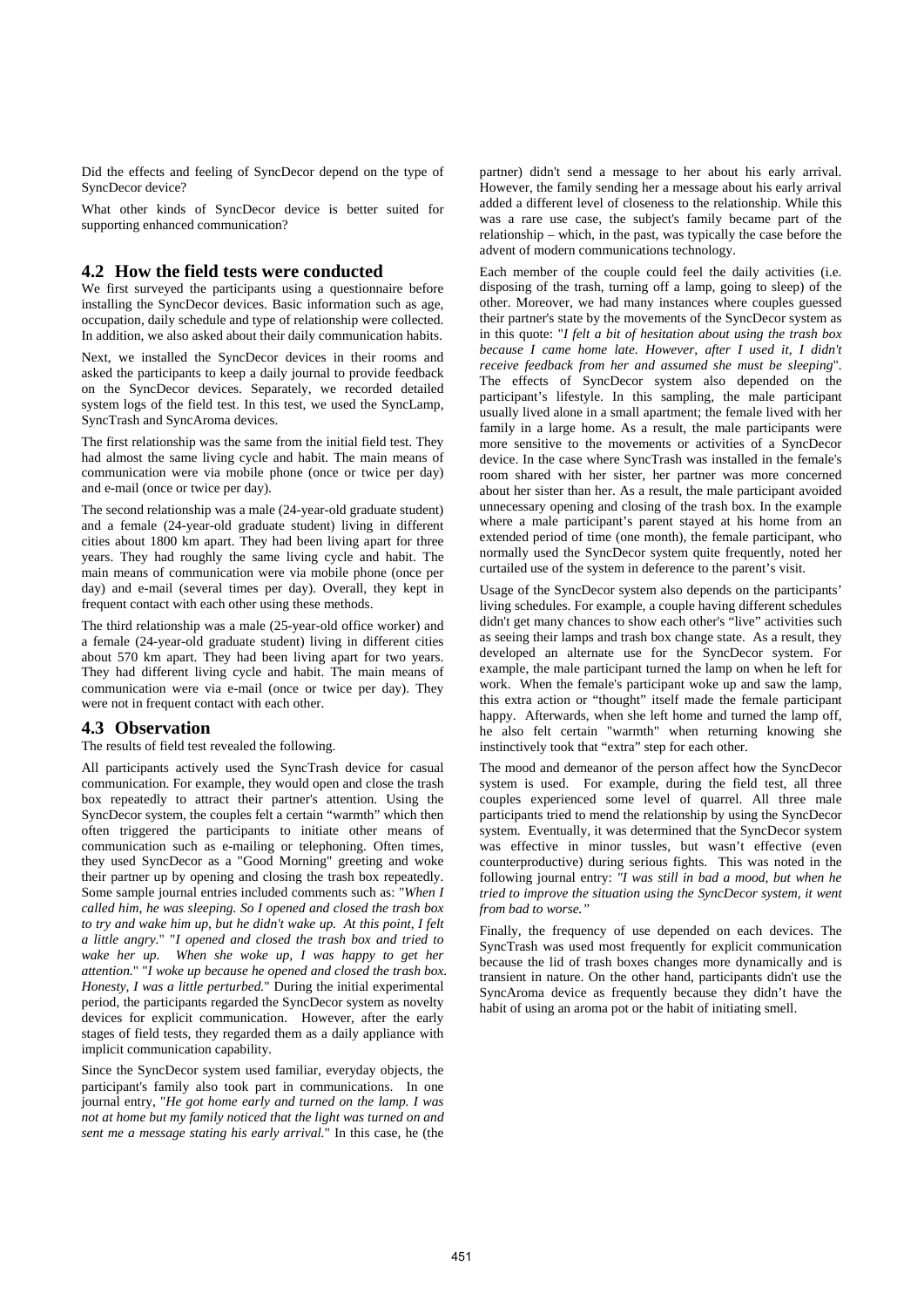

Figure 3. SyncLamp, SyncTrash and SyncAroma installed in a participants' room.

#### **4.4 Discussion**

First, we answer, did the SyncDecor system have any effect on the romantically involved participants by enhancing communications? Based on post research survey of the participants measuring traditional communications (i.e. number of phone calls and emails) before and after the SyncDecor system was installed, four participants said there was no significant change. Two participants specifically mentioned that their initial communications increased mainly to confirm the proper functionality of the SyncDecor device. However, based on the questionnaire regarding whether or not they thought more about the other person, five participants said that their feelings for the other had increased. Within this group of five, several mentioned that they became more cognizant of the others and started wondering what the other was doing - including even hesitating to use certain SyncDecor devices so as not to bother the other person. The remaining one participant mentioned that they thought less of the other. However, this was actually the result of the SyncDecor system providing feedback letting the person know when the other was at home or not – leading to reassurances about the persons wellbeing and hence less worry and therefore further thought.

Based on the results, we feel that the communications between distant couples were enhanced through the user of the SyncDecor system.

Next, we will discuss the difference in how the various SyncDecor devices were used and felt. In figure 4, we show results from the log data obtained from the server during a 3 month span. The three lines in the graph describe the total SyncTrash, SyncLamp and SyncAroma usage/request from the six participants.

Compared to the other device, we found that the SyncTrash device was used the most. We believe that this is because the device was actually used on a daily basis for disposing of garbage. In the diaries of the participants, it was even noted that the SyncTrash device was used explicitly for initiating other forms of communication. However, after the initial novelty of the device wore off, the usage leveled off to a more natural day-to-day usage pattern. This was within our expectation, proving how a natural device allows for natural usage and doesn't let it be forgotten or fade completely from usage once the novelty wears off.

Based on the survey, four of the participants felt that the SyncTrash device was the most useful. The other two devices (SyncLamp and SyncAroma) usage was lower than the SyncTrash device. In this experiment, the SyncLamp device was desk lamp provided to the participants. We later found that certain participants were not in the habit or too busy to use a desk and therefore a desk lamp. Based on this observation, it clearly shows

that something which is not a day-to-day object for the participants leads to lower overall usage rates. If however, the light source was something more day-to-day (i.e. room light), the results were most likely different. Nevertheless, two other participants felt that the SyncLamp device was the most useful communication tool. The reason behind this was explained as the SyncLamp device not being transient in nature (i.e. either stays on or off) compared with the SyncTrash device.

The SyncAroma device, four participants mentioned in their survey that they used the device based on its novelty, but that their interest quickly waned due it not being a normal day-to-day action.

Based on this observation, it can be concluded that the participants had a higher usage rate of a device if it was a normal day-to-day object which did not require proactive effort aboveand-beyond natural usage patterns.

Finally, based on the participants survey, we would like to discuss what other devices would be better suited for this type of remote communication. Based on the participant's responses, ideas included a warmth synchronized bed, synchronized open/closing curtains and synchronized audio/TV. The last idea, synchronized audio/TV was most popular with three nominations. The explanation behind this included wanting to "fight" over TV channels and/or have a common discussion topic to alleviate loneliness. Furthermore, since the SyncDecor system recorded all synchronization transactions, several participants who had different living schedules wanted the ability to view past activity logs. Therefore, when both parties were on different schedules, there was an increased desire for seeing what actions had taken place. With the SyncDecor system, the participants had an expectation of togetherness. Therefore, perhaps making the log data available can help alleviate that.



Figure 4. Usage graph of the various devices over a 10-week period.

#### **5. References and Citations**

Many research projects have explored the issue of remote awareness. Digital Family Portrait [3] is one of several electronic picture frames that can display the daily activities of family members who live far from their families. For example, it could be used to display the daily activities of an elderly person who lives far from his family. Feather, Scent, and Shaker [4] are elegant design based systems that enable long-distance couples to communicate. MeetingPot [1] is a device that can inform people